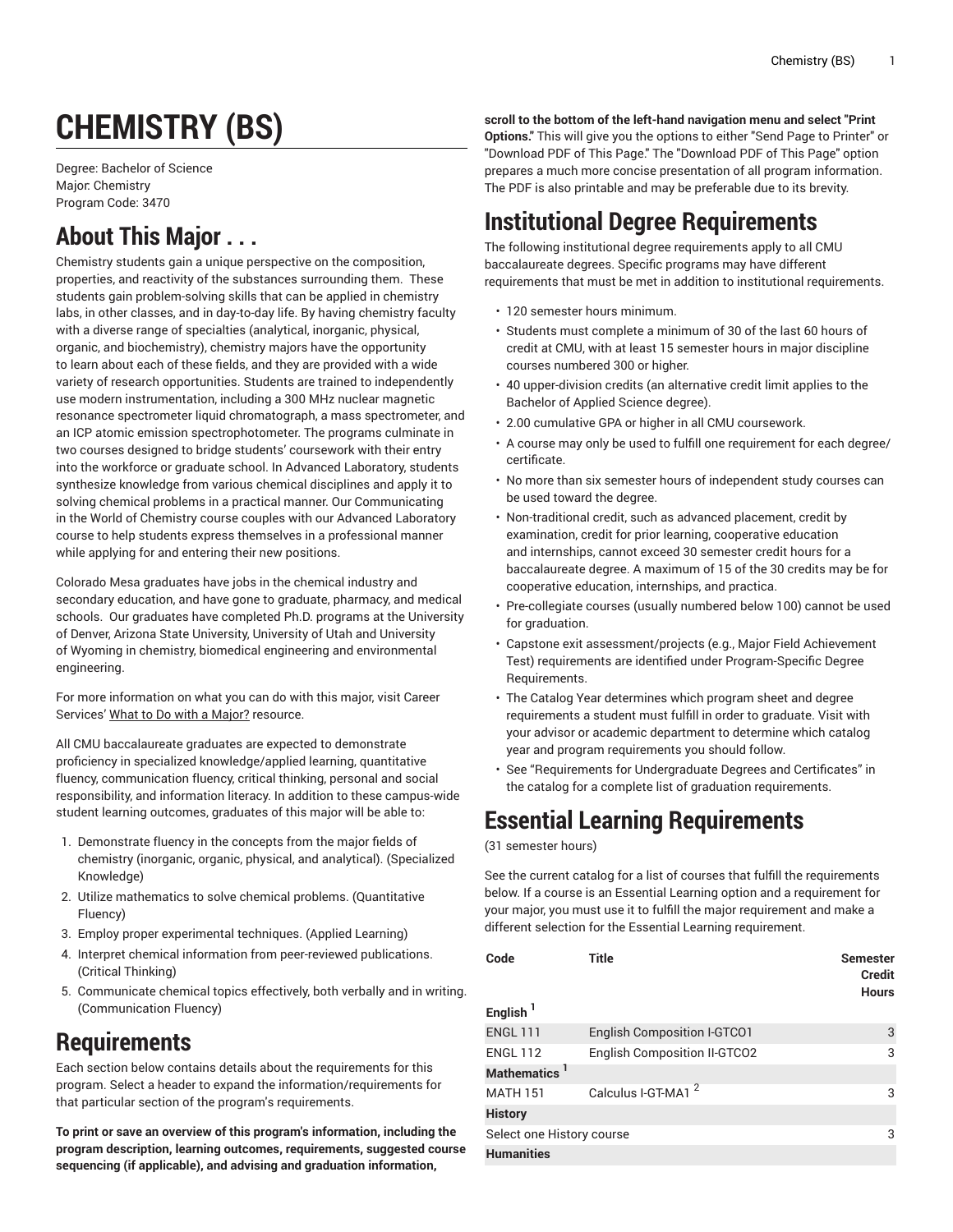#### Select one Humanities course 3

| <b>Social and Behavioral Sciences</b>            |    |
|--------------------------------------------------|----|
| Select one Social and Behavioral Sciences course | 3  |
| Select one Social and Behavioral Sciences course |    |
| <b>Fine Arts</b>                                 |    |
| Select one Fine Arts course                      |    |
| <b>Natural Sciences</b>                          |    |
| Select one Natural Sciences course with a lab    |    |
| Select one Natural Sciences course               |    |
| <b>Total Semester Credit Hours</b>               | 31 |

<sup>1</sup> Must receive a grade of "C" or better and must be complete by the time the student has 60 semester hours.

2 This is a 5 credit course. 3 credits apply to the Essential Learning requirements and 2 credits apply to foundation.

#### **Other Lower Division Requirements**

| Code                               | Title                              | <b>Semester</b><br><b>Credit</b><br><b>Hours</b> |
|------------------------------------|------------------------------------|--------------------------------------------------|
| <b>Wellness Requirement</b>        |                                    |                                                  |
| <b>KINE 100</b>                    | <b>Health and Wellness</b>         |                                                  |
| Select one Activity course         |                                    |                                                  |
|                                    | <b>Essential Learning Capstone</b> |                                                  |
| <b>ESSL 290</b>                    | <b>Maverick Milestone</b>          | 3                                                |
| <b>ESSL 200</b>                    | <b>Essential Speech</b>            |                                                  |
| <b>Total Semester Credit Hours</b> | 6                                  |                                                  |

1 Essential Learning Capstone must be taken after completion of the Essential Learning English and Mathematics requirements, and when a student has earned between 45 and 75 hours.

# **Foundation Courses**

(17 semester hours, must pass all courses with a grade of "C" or higher)

| Code                               | Title                                                                                     | <b>Semester</b><br><b>Credit</b><br><b>Hours</b> |
|------------------------------------|-------------------------------------------------------------------------------------------|--------------------------------------------------|
| <b>MATH 151</b>                    | Calculus I-GT-MA1                                                                         | 2                                                |
| <b>MATH 152</b>                    | Calculus II                                                                               | 5                                                |
|                                    | Select one of the following sets of courses:                                              | 5                                                |
| <b>PHYS 131</b><br>& 131L          | <b>Fundamental Mechanics-GTSC1</b><br>and Fundamental Mechanics Laboratory-GTSC1          |                                                  |
| <b>PHYS 111</b><br>& 111L          | <b>General Physics-GTSC1</b><br>and General Physics Laboratory-GTSC1                      |                                                  |
|                                    | Select one of the following sets of courses:                                              | 5                                                |
| <b>PHYS 132</b><br>& 132L          | Electromagnetism and Optics-GTSC1<br>and Electromagnetism and Optics Laboratory-<br>GTSC1 |                                                  |
| <b>PHYS 112</b><br>& 112L          | <b>General Physics-GTSC1</b><br>and General Physics Laboratory-GTSC1                      |                                                  |
| <b>Total Semester Credit Hours</b> |                                                                                           |                                                  |

## **Program Specific Degree Requirements**

(51 semester hours, must pass all courses with a grade of "C" or higher)

| Code                                | Title                                        | <b>Semester</b><br><b>Credit</b><br><b>Hours</b> |
|-------------------------------------|----------------------------------------------|--------------------------------------------------|
| <b>Core Courses</b>                 |                                              |                                                  |
| <b>CHEM 131</b>                     | <b>General Chemistry I-GTSC1</b>             | $\overline{4}$                                   |
| CHEM 131L                           | <b>General Chemistry Laboratory I-GTSC1</b>  | 1                                                |
| <b>CHEM 132</b>                     | <b>General Chemistry II-GTSC1</b>            | $\overline{4}$                                   |
| CHEM 132L                           | <b>General Chemistry Laboratory II-GTSC1</b> | 1                                                |
| <b>CHEM 301</b>                     | <b>Analytical Chemistry</b>                  | 3                                                |
| CHEM 301L                           | <b>Analytical Chemistry Laboratory</b>       | 1                                                |
| <b>CHEM 311</b>                     | Organic Chemistry I                          | $\overline{4}$                                   |
| CHEM 311L                           | Organic Chemistry I Laboratory               | 1                                                |
| <b>CHEM 312</b>                     | <b>Organic Chemistry II</b>                  | $\overline{4}$                                   |
| CHEM 312L                           | Organic Chemistry II Laboratory              | 1                                                |
| <b>CHEM 341</b>                     | <b>Advanced Laboratory I</b>                 | $\overline{2}$                                   |
| <b>CHEM 442</b>                     | Communicating in the World of Chemistry      | 1                                                |
| <b>Additional Chemistry Courses</b> |                                              |                                                  |
| <b>CHEM 321</b>                     | Physical Chemistry I                         | 3                                                |
| <b>CHEM 322</b>                     | <b>Physical Chemistry II</b>                 | 3                                                |
| <b>CHEM 351</b>                     | Inorganic Chemistry I                        | 3                                                |
| <b>CHEM 431</b>                     | <b>Instrumental Analysis</b>                 | 3                                                |
| CHEM 431L                           | Instrumental Analysis Laboratory             | 1                                                |
| <b>MATH 253</b>                     | Calculus III                                 | 4                                                |
| <b>Total Semester Credit Hours</b>  |                                              |                                                  |

<sup>1</sup> Must pass all courses with a grade of "C" or higher

| Code                               | <b>Title</b>                                       | <b>Semester</b><br><b>Credit</b><br><b>Hours</b> |
|------------------------------------|----------------------------------------------------|--------------------------------------------------|
| <b>Restricted Electives</b>        |                                                    |                                                  |
|                                    | Select 7 semester hours from the following list: 1 | 7                                                |
| <b>CHEM 300</b>                    | <b>Environmental Chemistry</b>                     |                                                  |
| <b>CHEM 315</b>                    | <b>Biochemistry I</b>                              |                                                  |
| <b>CHEM 316</b>                    | <b>Biochemistry II</b>                             |                                                  |
| CHEM 317L                          | <b>Biochemistry Laboratory</b>                     |                                                  |
| <b>CHEM 352</b>                    | Inorganic Chemistry II                             |                                                  |
| <b>CHEM 396</b>                    | <b>Topics</b>                                      |                                                  |
| <b>CHEM 397</b>                    | <b>Structured Research</b>                         |                                                  |
| <b>CHEM 421</b>                    | <b>Advanced Organic Chemistry I</b>                |                                                  |
| <b>CHEM 422</b>                    | Advanced Organic Chemistry II                      |                                                  |
| <b>CHEM 487</b>                    | <b>Formal Research</b>                             |                                                  |
| <b>CHEM 494</b>                    | Seminar                                            |                                                  |
| <b>CHEM 496</b>                    | <b>Topics</b>                                      |                                                  |
| <b>Total Semester Credit Hours</b> |                                                    | 7                                                |

1 No more than 4 semester hours can come from CHEM 397 or CHEM 487.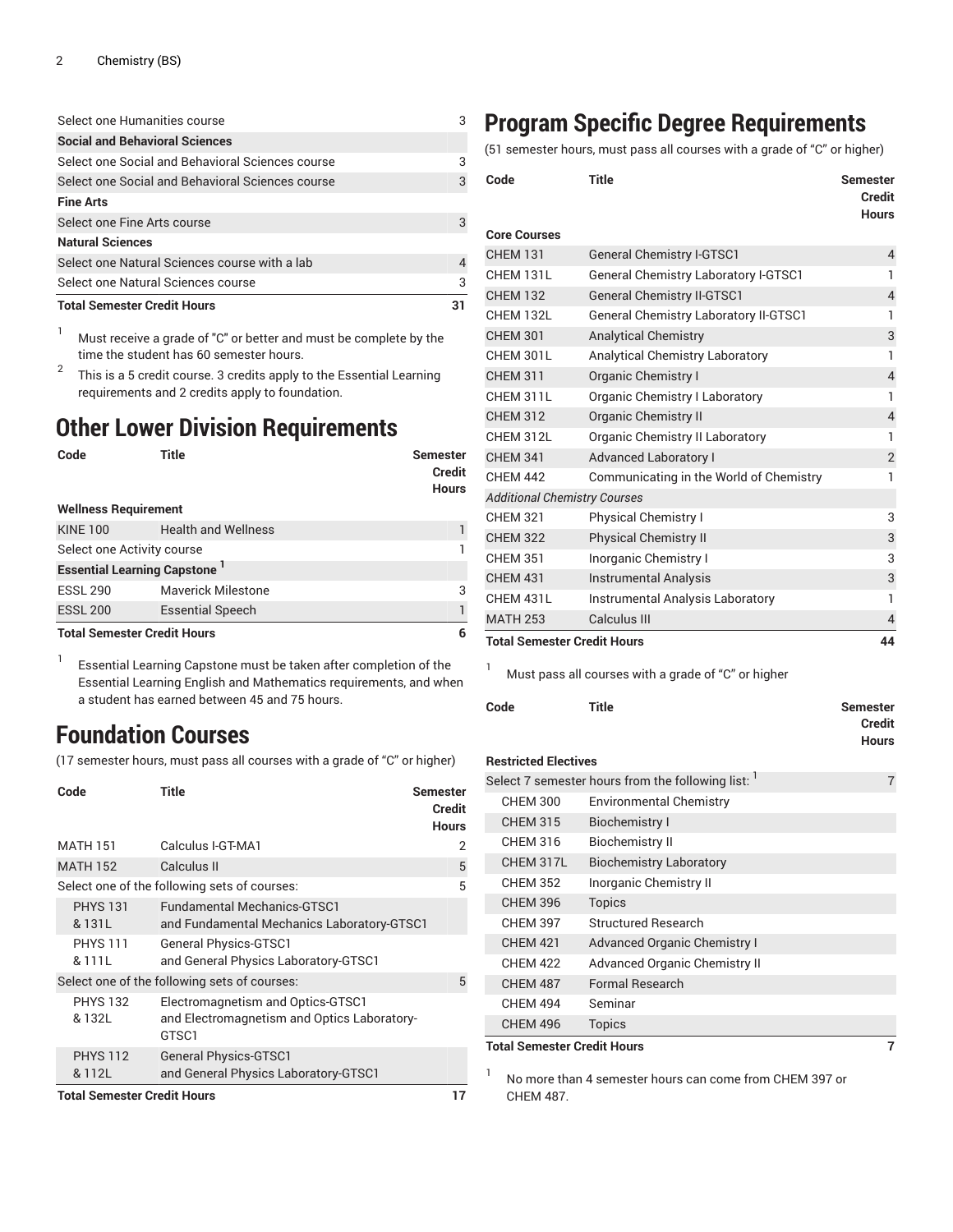### **General Electives**

All college level courses appearing on your final transcript, not listed above that will bring your total semester hours to 120 hours, including 40 hours of upper division hours. 15 semester hours; 3 hours of upper division may be needed.

| Select 15 hours of electives       | <b>Credit</b><br><b>Hours</b><br>15 |
|------------------------------------|-------------------------------------|
| <b>Total Semester Credit Hours</b> | 15                                  |

# **Suggested Course Plan**

| <b>First Year</b>                             |                                                                       |                 |
|-----------------------------------------------|-----------------------------------------------------------------------|-----------------|
| <b>Fall Semester</b>                          |                                                                       | <b>Semester</b> |
|                                               |                                                                       | Credit          |
|                                               |                                                                       | <b>Hours</b>    |
| <b>CHEM 131</b><br>& 131L                     | General Chemistry I-GTSC1<br>and General Chemistry Laboratory I-GTSC1 | 5               |
| <b>ENGL 111</b>                               | English Composition I-GTCO1                                           | 3               |
| <b>MATH 151</b>                               | Calculus I-GT-MA1                                                     | 5               |
| Essential Learning - Natural Science          |                                                                       | 3               |
|                                               | <b>Semester Credit Hours</b>                                          | 16              |
| <b>Spring Semester</b>                        |                                                                       |                 |
| <b>CHEM 132</b>                               | General Chemistry II-GTSC1                                            | 5               |
| & 132L                                        | and General Chemistry Laboratory II-GTSC1                             |                 |
| <b>ENGL 112</b>                               | English Composition II-GTCO2                                          | 3               |
| <b>MATH 152</b>                               | Calculus II                                                           | 5               |
| Essential Learning - Natural Science with Lab |                                                                       | 4               |
|                                               | <b>Semester Credit Hours</b>                                          | 17              |
| <b>Second Year</b>                            |                                                                       |                 |
| <b>Fall Semester</b>                          |                                                                       |                 |
| <b>MATH 253</b>                               | Calculus III                                                          | 4               |
| <b>CHEM 311</b>                               | <b>Organic Chemistry I</b>                                            | 5               |
| & 311L                                        | and Organic Chemistry I Laboratory                                    |                 |
| Select one of the following:                  |                                                                       | 5               |
| <b>PHYS 131</b>                               | <b>Fundamental Mechanics-GTSC1</b>                                    |                 |
| & 131L                                        | and Fundamental Mechanics Laboratory-GTSC1                            |                 |
| <b>PHYS 111</b><br>& 111L                     | <b>General Physics-GTSC1</b>                                          |                 |
| <b>KINE 100</b>                               | and General Physics Laboratory-GTSC1<br><b>Health and Wellness</b>    | $\mathbf{1}$    |
|                                               | <b>Semester Credit Hours</b>                                          | 15              |
| <b>Spring Semester</b>                        |                                                                       |                 |
| <b>CHEM 312</b>                               | <b>Organic Chemistry II</b>                                           | 5               |
| & 312L                                        | and Organic Chemistry II Laboratory                                   |                 |
| Select one of the following:                  |                                                                       | 5               |
| <b>PHYS 132</b>                               | Electromagnetism and Optics-GTSC1                                     |                 |
| & 132L                                        | and Electromagnetism and Optics Laboratory-GTSC1                      |                 |
| <b>PHYS 112</b>                               | General Physics-GTSC1                                                 |                 |
| & 112L                                        | and General Physics Laboratory-GTSC1                                  |                 |
| <b>CHEM 301</b>                               | <b>Analytical Chemistry</b>                                           | 4               |
| &301L                                         | and Analytical Chemistry Laboratory                                   |                 |
|                                               | <b>Semester Credit Hours</b>                                          | 14              |
| <b>Third Year</b>                             |                                                                       |                 |
| <b>Fall Semester</b>                          |                                                                       |                 |
| <b>CHEM 321</b><br><b>ESSL 290</b>            | <b>Physical Chemistry I</b><br>Maverick Milestone                     | 3<br>3          |
| <b>ESSL 200</b>                               |                                                                       | $\mathbf{1}$    |
| <b>Essential Learning - History</b>           | <b>Essential Speech</b>                                               | 3               |
| <b>Essential Learning - Fine Arts</b>         |                                                                       | 3               |
|                                               |                                                                       |                 |

General Elective 3

**Semester Credit Hours 16**

|                                        | <b>Total Semester Credit Hours</b>                                   | 120                     |
|----------------------------------------|----------------------------------------------------------------------|-------------------------|
|                                        | <b>Semester Credit Hours</b>                                         | 13                      |
| General Electives (2 courses)          |                                                                      | 6                       |
| <b>Restricted Electives</b>            |                                                                      | $\overline{\mathbf{A}}$ |
| <b>CHEM 442</b>                        | Communicating in the World of Chemistry                              | $\mathbf{1}$            |
| <b>CHEM 341</b>                        | <b>Advanced Laboratory I</b>                                         | $\overline{2}$          |
| <b>Spring Semester</b>                 |                                                                      |                         |
|                                        | <b>Semester Credit Hours</b>                                         | 14                      |
| <b>General Elective</b>                |                                                                      | 3                       |
| <b>Restricted Elective</b>             |                                                                      | 3                       |
| <b>KINA Activity</b>                   |                                                                      | 1                       |
|                                        | <b>Essential Learning - Social and Behavioral Sciences</b>           | 3                       |
| <b>CHFM 431</b><br>& 431L              | <b>Instrumental Analysis</b><br>and Instrumental Analysis Laboratory | 4                       |
| <b>Fall Semester</b>                   |                                                                      |                         |
| <b>Fourth Year</b>                     |                                                                      |                         |
|                                        | <b>Semester Credit Hours</b>                                         | 15                      |
| <b>General Elective</b>                |                                                                      | 3                       |
| <b>Essential Learning - Humanities</b> |                                                                      | 3                       |
|                                        | <b>Essential Learning - Social and Behavioral Sciences</b>           | 3                       |
| <b>CHEM 351</b>                        | Inorganic Chemistry I                                                | 3                       |
| <b>CHFM 322</b>                        | <b>Physical Chemistry II</b>                                         | 3                       |
| <b>Spring Semester</b>                 |                                                                      |                         |

### **Advising and Graduation Advising Process and DegreeWorks**

Documentation on the pages related to this program is intended for informational purposes to help determine what courses and associated requirements are needed to earn a degree. The suggested course sequencing outlines how students could finish degree requirements. Some courses are critical to complete in specific semesters, while others may be moved around. Meeting with an academic advisor is essential in planning courses and altering the suggested course sequencing. It is ultimately the student's responsibility to understand and fulfill the requirements for her/his intended degree(s).

DegreeWorks is an online degree audit tool available in MAVzone. It is the official record used by the Registrar's Office to evaluate progress towards a degree and determine eligibility for graduation. Students are responsible for reviewing their DegreeWorks audit on a regular basis and should discuss questions or concerns with their advisor or academic department head. Discrepancies in requirements should be reported to the Registrar's Office.

### **Graduation Process**

Students must complete the following in the first two months of the semester prior to completing their degree requirements:

- Review their DegreeWorks audit and create a plan that outlines how unmet requirements will be met in the final semester.
- Meet with their advisor and modify their plan as needed. The advisor must approve the final plan.
- Submit the "Intent to Graduate" form to the Registrar's Office to officially declare the intended graduation date and commencement ceremony plans.
- Register for all needed courses and complete all requirements for each degree sought.